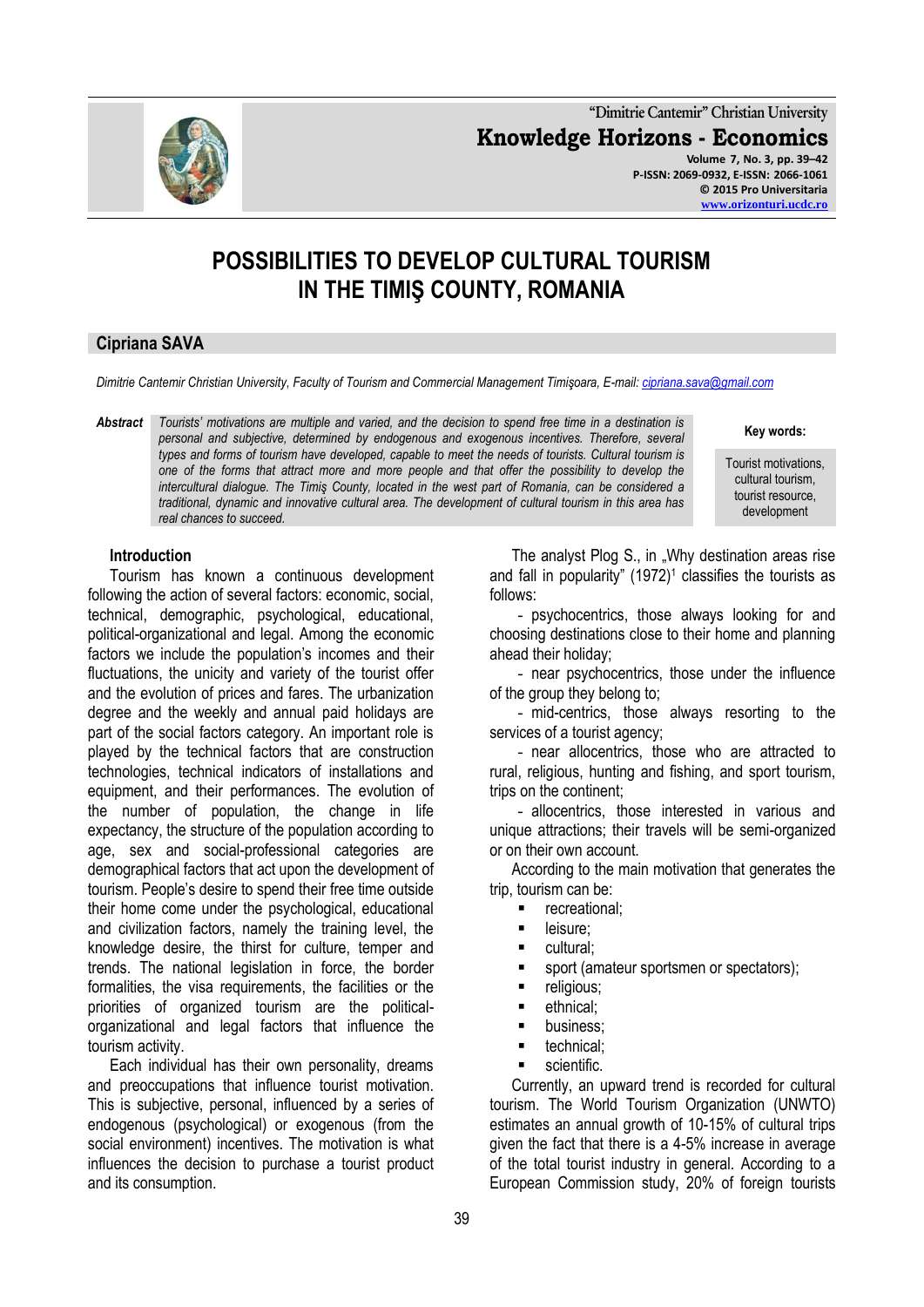visiting Europe have as main motivation culture, and 60% of European tourists are at their turn interested in culture.

Annually the European Tourism Forum is held. Here are debated European Union tourism issues, related to existing competition and tourists' preferences. The topic of the meeting in Naples in October 2014 was "Tourism and culture in Europe, innovative actions in jobs and economic growth". During the meeting, the European Commissioner for Industry and Entrepreneurship, Fernando Nelli Feroci noted that "promoting culture and improving the quality of tourist services support social cohesion and integration, regeneration of regeneration of disadvantaged areas, create local jobs and improve the quality of life in local communities."<sup>2</sup>

Romania, as a member of the European Union can align with this policy through its own cultural tourism offer.

#### **Cultural tourism**

The International Council on Cultural and Historical Monuments published in 2002 a definition of what means, in its view, cultural tourism, namely: "cultural and cultural - cognitive tourism is that form of tourism that focuses on the cultural environment, and that also includes cultural and historical landmarks of a cultural destination or the cultural-historical heritage, values and lifestyle of the local population, arts, crafts, traditions and customs of the local population".<sup>3</sup> In its turn, in a 2012 report, the WTO considers that cultural tourism means the organization of tours aiming at visiting sites and participating in various events with cultural and historical value recognized as a cultural heritage of the community.

Cultural tourism is driven, on the one hand, by people's desire of knowledge, and on the other hand by the desire for profit of local authorities where there are significant anthropogenic resources which might increase people's desire to visit. Across Europe, the action "European Capital of Culture" initiated in 1985 has a contribution to the development of cultural tourism.

This form of tourism includes anthropogenic sightseeing in a city, historical, religious, industrial, local cuisine, traditions, architecture, literature and visual arts in an area.

In order to achieve it there can be organized:

- Stays;
- Pilgrimages;
- Circuits;
- Training courses;
- Excursions:
- Visits.

Not always can we talk about pure cultural tourism, since it is most often combined with other forms of tourism.

The characteristics of persons practicing cultural tourism are:

- average and over average income;
- the majority come from the urban area;
- with a higher educational level or medium level (pupils, students);
- obviously attracted to culture:
- specialized in a culture-related field;
- on holidays, whose main motivation was different, but also visits some existing sights in the respective cultural destination.

Through cultural tourism we maintain human identity, territory, history, traditions, civilization, that is the whole cultural heritage, and intercultural dialogues take place. In the current context, in which globalization is increasingly obvious, this form of tourism preserves the national identity of the people.

#### **Timiş County and cultural tourism**

Timiş County is the westernmost county of Romania, between coordinates 20° 16 ' and 22° 33' east latitude and 45° 11' north latitude, and the most extended with an area of 8.697 km². The landscape of this county is varied but predominantly plain, lower in the west and highest in the centre. The hydrographic network is well represented, the rivers Bega and Timiş being the most important. The thermo-mineral waters are also present in Timiş County. The climate is continental with sub-Mediterranean influences and has influenced the development of flora, vegetation and fauna.

According to the National Institute of Statistics the county's population was 650.544 inhabitants in 2013, of which 424.732 inhabitants in urban areas (65.28%). Along Romanians who are the majority (85.53% of the total county population) live in great harmony Hungarians (5.43%), Roma (2.24%), Serbs (1.6%), Germans (1.31 %), Ukrainians (0.92%), Bulgarian (0.7%) and other ethnic groups.

From the administrative point of view there are two cities (Timişoara and Lugoj), 8 towns (Sânnicolau Mare, Jimbolia, Buziaş, Făget, Deta, Ciacova, Recaş, Gătaia), 89 communes and 313 villages.

The existing tourist resources in the Timiş County support tourism development. A greater emphasis is placed on anthropogenic resources and the forms of tourism that they support, which is due to the less spectacular landscape (the plain takes 77.2% of the total area of the county and mountains 3.45%), as well as to history and the culture of the places.

The forms of tourism that are currently practiced are: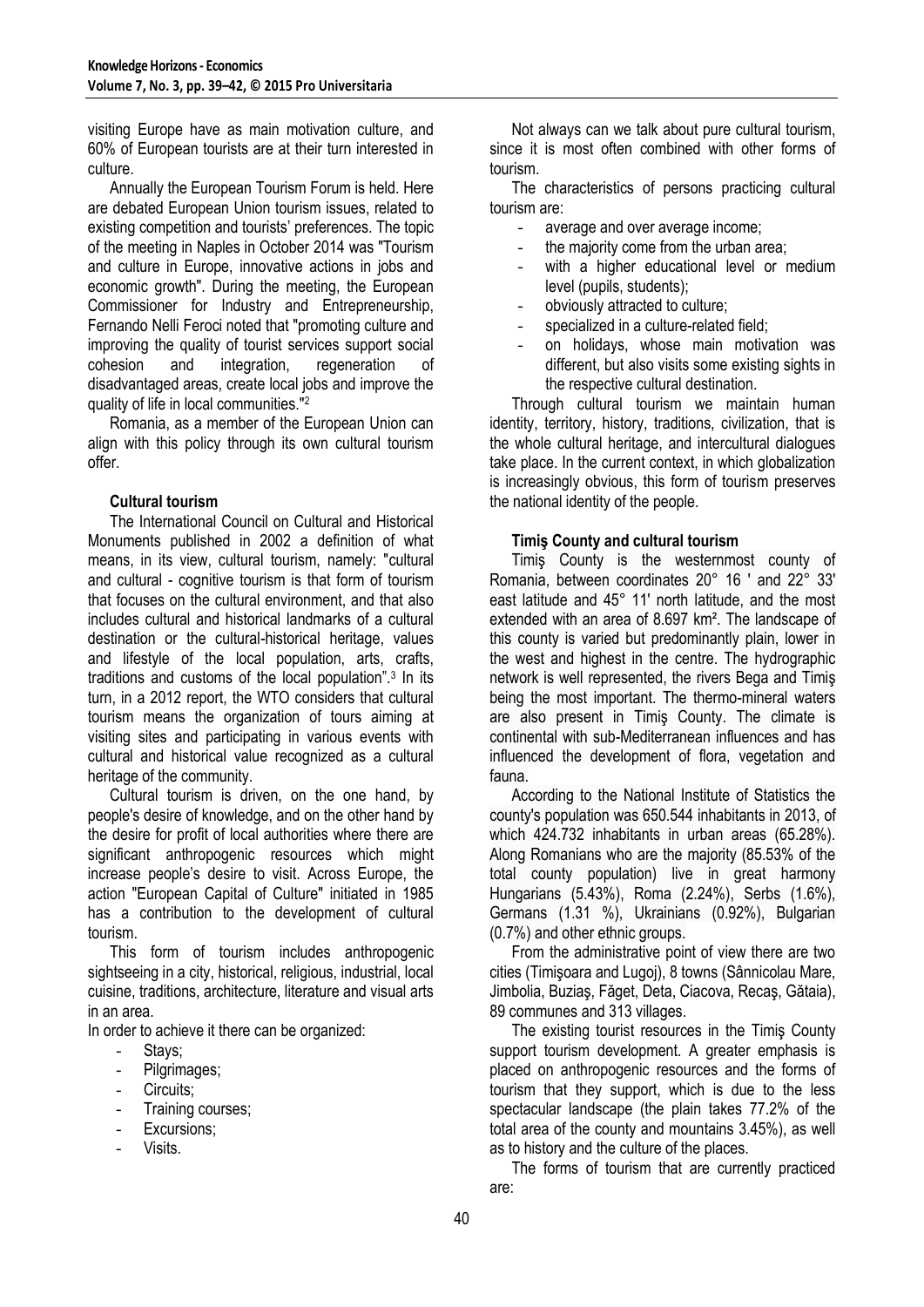- movement tourism that has emerged, especially due to the geographical location and the access roads, the travel and transit tourism being more obvious;

- wellness and spa tourism in Baile Buziaş and Calacea;

- recreational tourism is practiced in areas with recreation facilities on the river banks, at the edges or forest clearings;

- business tourism developed due to the existent economic traditions;

- sport tourism (miniature golf, horse riding);

hunting and fishing tourism;

- speleological tourism (Româneşti Cave, Blue Cave, "Rock of Florian" Cave - all located near Faget in the eastern part of the county).

- wine tourism, generated by the existing vineyards (Recaş, Teremia Mare, Buziaş - Silagiu, Petrovaselo);

- scientific tourism that takes place in Timişoara university centre and in protected areas (swamps of Satchinez, Arboretum - Bazoş, Rădămăneşti fossil place and Sărăturile from Dinias);

- cultural – everywhere in the county there is a valuable cultural and artistic heritage.

Within cultural tourism we distinguish the following forms of tourism:

- cultural-historic;
- urban;
- architectural;
- religious;
- archaeological;
- gastronomical;
- ethno-folklore;
- industrial.

These forms of cultural tourism are based on valuable anthropogenic resources from the Timiş County, among which we mention:

 $\bullet$ Historical sites:

archaeological findings from Bobda, Timisoara, Parta, Cenad, Beba Veche etc.;

fortresses (the ruins from Jdioara XIVth century, Cenad XIth century, Margina – XVth century, "dungeon" called .cula" by the locals in Ciacova XIIIth century, the Bastion of Timisoara XVIIIth century);

castles (the Castle in Banloc built in 1793, the Castle of Comloşu Mare, built at the end of the XIXth century, Nako (XIXth century) in the town Sânnicolau Mare, Huniade - Timisoara, built between 1307-1315;

Religious settlements:

- hermitages (Luncanii de Sus, Fârdea, Pietroasa);

- monasteries (Cebza, Şemlacul Mic, Şag, Partoş, Româneşti, Birda, Dobreşti);

- wooden churches (Povergina, Curtea, Margina, Poieni, Româneşti);

- churches (Metropolitan Cathedral Timisoara - 1936-1946, Serbian Orthodox Cathedral Timisoara 1745-1748, Roman Catholic Dome Timişoara- 1734- 1754, the Great Church of Lugoj- 1759-1766, etc.)

Cultural-artistic heritage:

- museums (Timişoara, Lugoj, Sânnicolau Mare, collections in Deta, Ciacova, Buziaş, Găvojdia);

- monuments and architectural sites (Union Square, Liberty Square and Victory Square, Dicasterial Palace, the houses Eugene of Savoy and Mercy of Timisoara, the Post Office's Inn, the Obelisk on Liberty Field, Union Monument, the Tower of "St. Nicholas" Church, the Old Theatre in Lugoj built in 1902, the old mechanical mills from Sânnicolau Mare, Balinţ, the wooden houses from Buzad etc.);

- memorial houses (of writer Ion Popovici Bănăţeanul, poet Victor Vlad Delamarina, tenor Traian Grozăvescu, composer Ion Vidu from Lugoj, Serbian Enlightenment Dositej Obradovic from Ciacova, Traian Vuia from Traian Vuia village, Nikolaus Lenau from Lenauheim, Béla Viktor János Bartók from Sânnicolau Mare, Traian Iancu from Faget);

- pottery from Jupâneşti.

They are supported by various events that are held regularly and increase the number of visitors, such as:

- Traditional prayers and kirvai in the Timiş County villages;
- Folklore festivals (Faget, Lugoj, Timişoara, Strunga, Liman Valley);
- Ion Vidu Coral Festival of Lugoj;
- Feast of the Pades from Nădrag;
- "Vatra de olari" Fair from Jupâneşti;
- Gastronomic festivals (Buziaş, Faget, Timişoara, Gottlob);
- Romanian Drama Festival (Timişoara);
- Amateur International Theatre Festival (Lugoj);
- Musical Timişoara Festival;
- Jazz TM Festival;
- Opera and Operetta Festival;
- Euroregional Theatre Festival in Timişoara Teszt;
- Timishort Film Festival;
- International Singing Competition Traian Grozăvescu (Lugoj).

Both Timisoara and Lugoj are two urban centres with an active cultural life, which began long ago. In addition to the cultural life of Timişoara there is also the curiosity that may occur due to the city premieres recorded over time. Among them we can mention a few highlights:

- the oldest brewery in Romania mentioned in documents in 1718;
- the opening of the first elementary school in the country in 1718;
- 1728- beginning of the Bega River drainage, the oldest navigable canal of Romania;